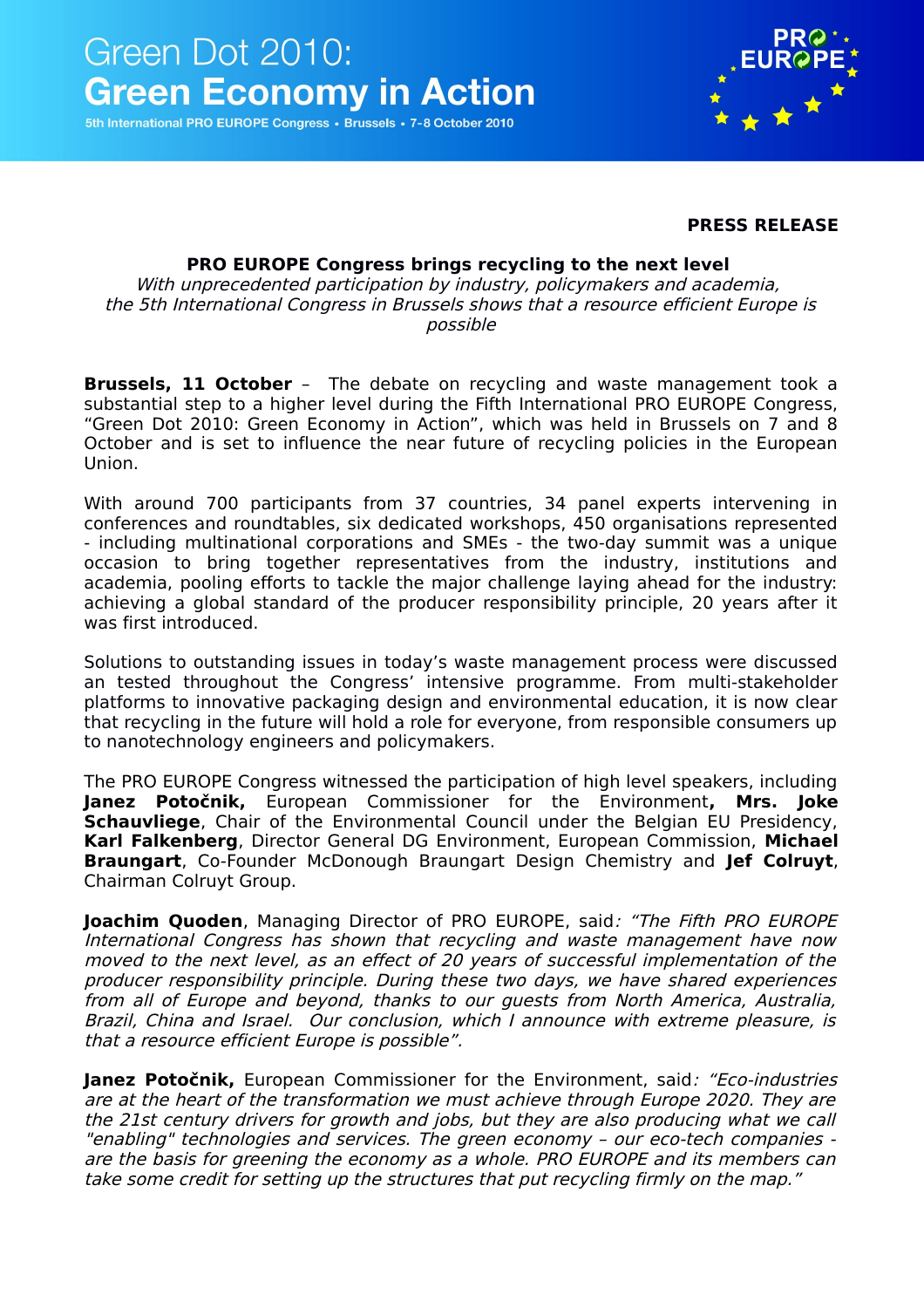

5th International PRO EUROPE Congress · Brussels · 7-8 October 2010



**-Ends-**

**Contact** Francesca Micheletti Weber Shandwick Tel: +32 2 894 90 22 Fax: +32 2 894 90 69 fmicheletti@webershandwick.com

## **About PRO EUROPE**

PRO EUROPE s.p.r.l. (Packaging Recovery Organisation Europe), founded in 1995, is the umbrella organisation for the packaging and packaging waste recovery schemes which mainly use the "Green Dot" trademark. PRO EUROPE acts as the authoritative voice and common policy platform for its members, representing the interests of all packaging recovery and recycling organisations mainly using the "Green Dot".

## **Notes to editors**

- PRO EUROPE's members span 33 countries: 26 Member States (Austria, Belgium, Bulgaria, Cyprus, Czech Republic, Estonia, Finland, France, Germany, Greece, Hungary, Ireland, Italy, Latvia, Lithuania, Luxembourg, Malta, the Netherlands, Poland, Portugal, Romania, Slovakia, Slovenia, Spain, Sweden and United Kingdom), 2 candidate countries (Turkey, Croatia), Serbia, Norway, Iceland, Ukraine and Canada.
- 33 compliance schemes active in 33 countries in 2010 of which 26 use the Green Dot.
- About 170,000 companies are contributing licensees/members of the PRO EUROPE member systems.
- About 400 million inhabitants have access to separate collection financed by PRO EUROPE member systems.
- About 32,000 tonnes of packaging have been recovered by PRO EUROPE member systems in 2009.
- More than 25 million tones of CO2 equivalent has been saved by the work of PRO EUROPE member systems in 2009.
- About 460 billion packaging items are labeled yearly with the Green Dot, a registered trademark on more than 170 countries.